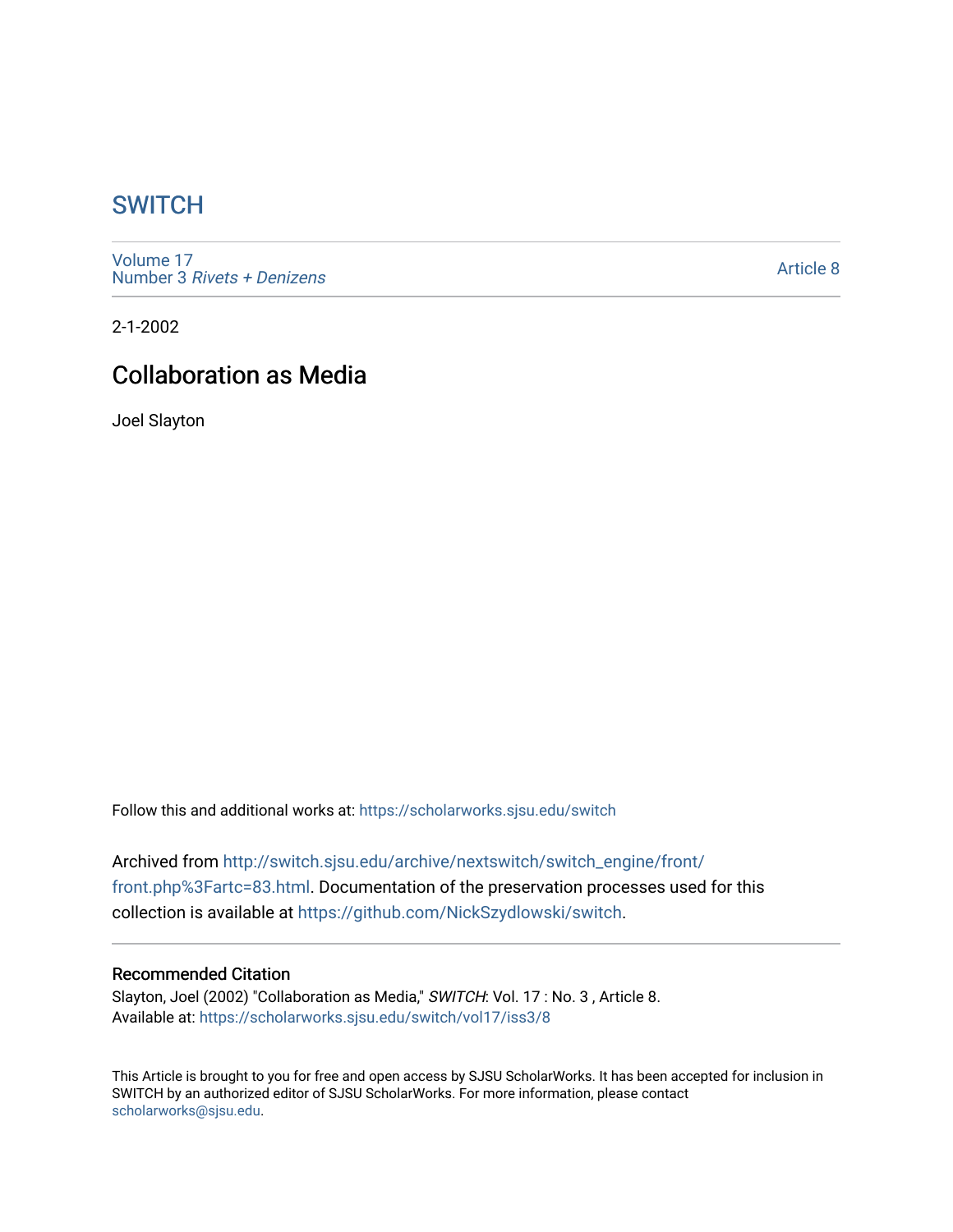### SWITCH **[all](file:///Users/nszydlowski/Desktop/websites%20copy/Switch%20Journal/switch.sjsu.edu/archive/nextswitch/switch_engine/front/front.php.html) [#1](file:///Users/nszydlowski/Desktop/websites%20copy/Switch%20Journal/switch.sjsu.edu/archive/nextswitch/switch_engine/front/front.php_cat%3d5.html) [#2](file:///Users/nszydlowski/Desktop/websites%20copy/Switch%20Journal/switch.sjsu.edu/archive/nextswitch/switch_engine/front/front.php_cat%3d6.html) [#3](file:///Users/nszydlowski/Desktop/websites%20copy/Switch%20Journal/switch.sjsu.edu/archive/nextswitch/switch_engine/front/front.php_cat%3d7.html) [#4](file:///Users/nszydlowski/Desktop/websites%20copy/Switch%20Journal/switch.sjsu.edu/archive/nextswitch/switch_engine/front/front.php_cat%3d8.html) [#5](file:///Users/nszydlowski/Desktop/websites%20copy/Switch%20Journal/switch.sjsu.edu/archive/nextswitch/switch_engine/front/front.php_cat%3d9.html) [#6](file:///Users/nszydlowski/Desktop/websites%20copy/Switch%20Journal/switch.sjsu.edu/archive/nextswitch/switch_engine/front/front.php_cat%3d10.html) [#7](file:///Users/nszydlowski/Desktop/websites%20copy/Switch%20Journal/switch.sjsu.edu/archive/nextswitch/switch_engine/front/front.php_cat%3d11.html) [#8](file:///Users/nszydlowski/Desktop/websites%20copy/Switch%20Journal/switch.sjsu.edu/archive/nextswitch/switch_engine/front/front.php_cat%3d12.html) [#9](file:///Users/nszydlowski/Desktop/websites%20copy/Switch%20Journal/switch.sjsu.edu/archive/nextswitch/switch_engine/front/front.php_cat%3d13.html) [#10](file:///Users/nszydlowski/Desktop/websites%20copy/Switch%20Journal/switch.sjsu.edu/archive/nextswitch/switch_engine/front/front.php_cat%3d14.html) [#11](file:///Users/nszydlowski/Desktop/websites%20copy/Switch%20Journal/switch.sjsu.edu/archive/nextswitch/switch_engine/front/front.php_cat%3d15.html) [#12](file:///Users/nszydlowski/Desktop/websites%20copy/Switch%20Journal/switch.sjsu.edu/archive/nextswitch/switch_engine/front/front.php_cat%3d16.html) [#13](file:///Users/nszydlowski/Desktop/websites%20copy/Switch%20Journal/switch.sjsu.edu/archive/nextswitch/switch_engine/front/front.php_cat%3d17.html) [#14](file:///Users/nszydlowski/Desktop/websites%20copy/Switch%20Journal/switch.sjsu.edu/archive/nextswitch/switch_engine/front/front.php_cat%3d18.html) [#15](file:///Users/nszydlowski/Desktop/websites%20copy/Switch%20Journal/switch.sjsu.edu/archive/nextswitch/switch_engine/front/front.php_cat%3d19.html) [#16](file:///Users/nszydlowski/Desktop/websites%20copy/Switch%20Journal/switch.sjsu.edu/archive/nextswitch/switch_engine/front/front.php_cat%3d20.html) [#17](file:///Users/nszydlowski/Desktop/websites%20copy/Switch%20Journal/switch.sjsu.edu/archive/nextswitch/switch_engine/front/front.php_cat%3d21.html) [#18](file:///Users/nszydlowski/Desktop/websites%20copy/Switch%20Journal/switch.sjsu.edu/archive/nextswitch/switch_engine/front/front.php_cat%3d44.html)**



### **[\[Rivets + Denizens\]](file:///Users/nszydlowski/Desktop/websites%20copy/Switch%20Journal/switch.sjsu.edu/archive/nextswitch/switch_engine/front/front.php_cat%3d27.html)** Collaborative Curatorial Models in Theory and Practice *Curated by Ron Goldin* **[Introduction](file:///Users/nszydlowski/Desktop/websites%20copy/Switch%20Journal/switch.sjsu.edu/archive/nextswitch/switch_engine/front/front.php_artc%3d67.html) [Natalie Bookchin](file:///Users/nszydlowski/Desktop/websites%20copy/Switch%20Journal/switch.sjsu.edu/archive/nextswitch/switch_engine/front/front.php_artc%3d66.html) [Heath Bunting](file:///Users/nszydlowski/Desktop/websites%20copy/Switch%20Journal/switch.sjsu.edu/archive/nextswitch/switch_engine/front/front.php_artc%3d106.html) [Ron Goldin](file:///Users/nszydlowski/Desktop/websites%20copy/Switch%20Journal/switch.sjsu.edu/archive/nextswitch/switch_engine/front/front.php_artc%3d46.html) [Beryl Graham](file:///Users/nszydlowski/Desktop/websites%20copy/Switch%20Journal/switch.sjsu.edu/archive/nextswitch/switch_engine/front/front.php_artc%3d136.html) [Patrick Lichty](file:///Users/nszydlowski/Desktop/websites%20copy/Switch%20Journal/switch.sjsu.edu/archive/nextswitch/switch_engine/front/front.php_artc%3d72.html) [Lev Manovich](file:///Users/nszydlowski/Desktop/websites%20copy/Switch%20Journal/switch.sjsu.edu/archive/nextswitch/switch_engine/front/front.php_artc%3d65.html) [Mark Napier/Liza Sabater](file:///Users/nszydlowski/Desktop/websites%20copy/Switch%20Journal/switch.sjsu.edu/archive/nextswitch/switch_engine/front/front.php_artc%3d82.html) [Christiane Paul](file:///Users/nszydlowski/Desktop/websites%20copy/Switch%20Journal/switch.sjsu.edu/archive/nextswitch/switch_engine/front/front.php_artc%3d70.html) [Joel Slayton](file:///Users/nszydlowski/Desktop/websites%20copy/Switch%20Journal/switch.sjsu.edu/archive/nextswitch/switch_engine/front/front.php_artc%3d83.html) [Benjamin Weil](file:///Users/nszydlowski/Desktop/websites%20copy/Switch%20Journal/switch.sjsu.edu/archive/nextswitch/switch_engine/front/front.php_artc%3d76.html) [Alena Williams](file:///Users/nszydlowski/Desktop/websites%20copy/Switch%20Journal/switch.sjsu.edu/archive/nextswitch/switch_engine/front/front.php_artc%3d99.html)**

## **RIVETS + DENIZENS** collaborative curatorial models in theory and practice

**Collaboration as Media** 

**[Joel Slayton](file:///Users/nszydlowski/Desktop/websites%20copy/Switch%20Journal/switch.sjsu.edu/archive/nextswitch/switch_engine/front/users.php_w%3d35.html)** on Feb 1 2002 **[rivets and denizens](file:///Users/nszydlowski/Desktop/websites%20copy/Switch%20Journal/switch.sjsu.edu/archive/nextswitch/switch_engine/front/front.php_cat%3d27.html)**

**In that collaborations are systems of knowledge production they provide the terrain for colliding sensibilities, paradigms and theoretical conceptions.** 

Due to an increased emphasis on collaboration the cultural production and consumption of art has forever changed. Indeed, the meaning of the term collaborative can be understood as a challenge to the autonomous authorial identity associated with the object of art. Whether through formal design or informal interdependency the contemporary collaboration re-frames our conception of author and audience.

Over the past three decades post-modern sensibilities have been realized in new modes of cultural production. Emerging information technology has enabled a redefinition of labor, creativity and communications. Implemented in alternative forms of organization and participation, these structures of collaboration operate as knowledge production systems that serve to establish a context for meaningful discourse and critical analysis. In the economy of attention where ideas are product, collaboration is media.

The common vocabularies of technology enable interdisciplinary entailment and crossfertilization of intellectual terrain. And though Art, Science and Engineering have different agendas and methodologies an understanding of the benefits of collaboration has grown significantly. Institutional, corporate and private enterprise continues to adopt many of the organizational and operational frameworks into their bureaucratic design. A strong case can also be made regarding the influence of new collaborative models on popular culture, family and interpersonal relationships.

As cultural investment in the potential of information technology expands, new models of collaboration emerge that challenge traditional hierarchical and autocratic strategies. This new generation of hybrid forms have provided alternative configurations for individual, group, team and institutional interaction. Whereas, conceptualist models first introduced the collaboration as media in the direct exploration of administration, bureaucracy, partnership, business, the corporation and family organization, new media artists have extended these models to incorporate distributed participation, interactive processes and social networks. The very nature of creativity, labor and communications will continue to transform as cultural sensibilities shift with regard to these new mechanisms of human interaction and experience. However, it is the unexpected consequences of collaboration that catalyze critical analysis of political, ethical and cultural issues.

In that collaborations are systems of knowledge production they provide the terrain for colliding sensibilities, paradigms and theoretical conceptions. Collaborations function semiologically. Critical investigation into how new models can be reconciled with the social, economic and political consequences of their implementation is essential? Therefore, research into the epistemic function of collaboration by artists will assist in the framing questions that serve to direct experimentation and development of new models. How does collaboration change the conception of authorial intentionality and responsibility? Distributed participation and social network models do not necessarily preserve the autonomous character of individuals. Rather, a literal displacement of the